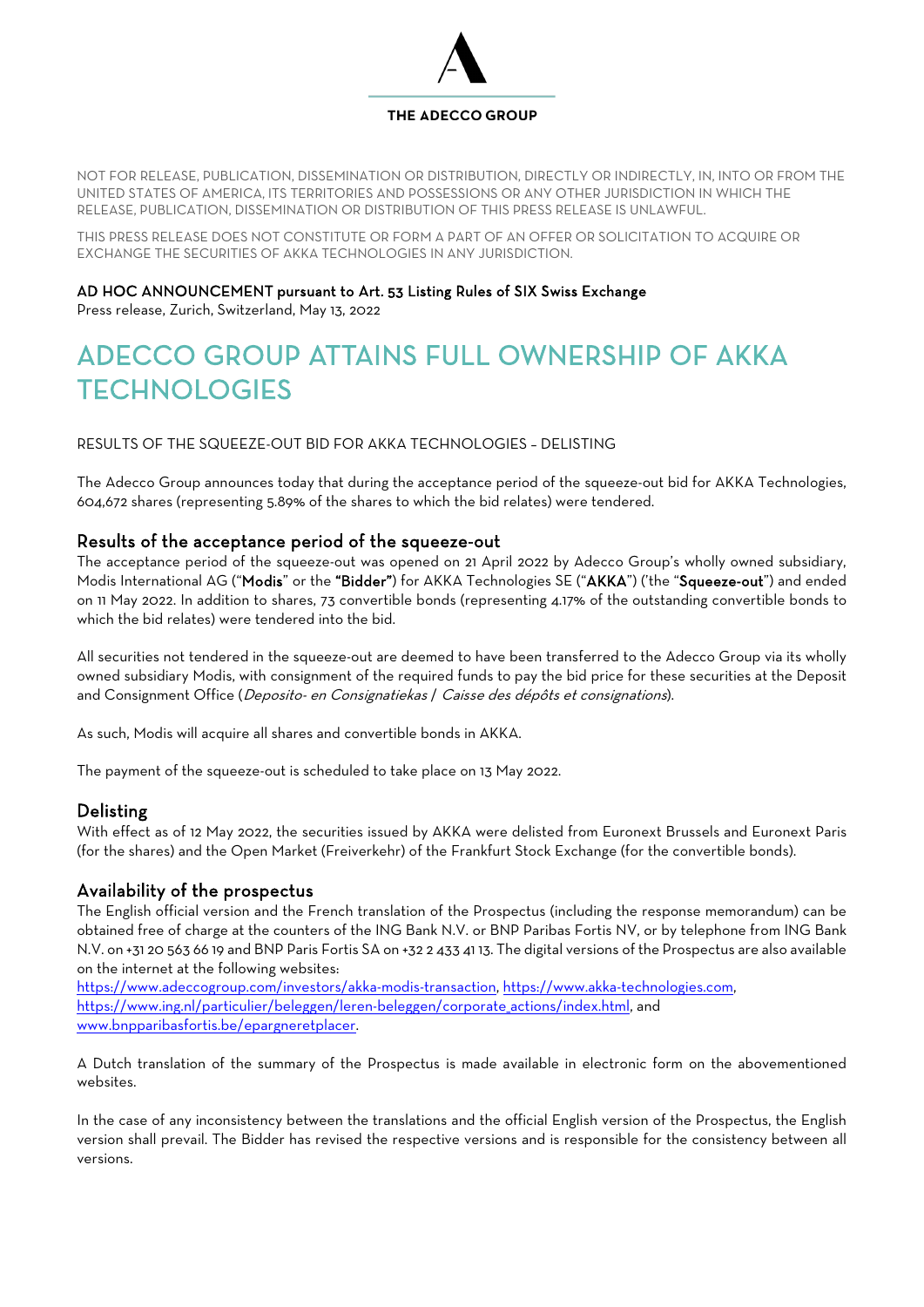## **About AKKA**

AKKA is a European leader in engineering consulting and R&D services. AKKA's comprehensive portfolio of digital solutions combined with expertise in engineering, uniquely positions AKKA to support its clients by leveraging the power of connected data to accelerate innovation and drive the future of Smart Industry. AKKA accompanies leading industry players across a wide range of sectors throughout the life cycle of their products with cutting edge digital technologies (autonomous driving, IoT, Big Data, robotics, embedded computing, machine learnings etc.) to help them rethink their products and business processes. Founded in 1984, AKKA has a strong entrepreneurial culture and a wide global footprint. Its 20,000 employees around the world are all passionate about technology and share the AKKA values of respect, courage, and ambition.

#### **About Modis**

In the converging world of IT and engineering, Modis pioneers Smart Industry by delivering cross-industry expertise in technology and digital engineering consulting, tech talent services and up- and re-skilling through its Tech Academy. Modis has a global presence with 30,000+ consultants and around 10,000 customers in over 20 countries, focused on digital transformation, cognitive technologies (e.g., AI, data analytics), cloud and data security, smart ecosystem (e.g., digital twin), and industry 4.0 across high-growth Smart Industry sectors. Modis' key sectors include Automotive & Transportation, Environmental & Energy, Software, Internet & Communication, Financial Services, and Industrial Manufacturing. Modis has a balanced footprint across North America, Europe, and APAC, including strong positions in Japan and Australia. With passion for technology and talent, Modis drives innovation and enables digital transformation for a smart and sustainable tomorrow. Modis is a Global Business Unit of the Adecco Group.

## **About the Adecco Group**

The Adecco Group is the world's leading talent advisory and solutions company. We believe in making the future work for everyone, and every day enable more than 3.5 million careers. We skill, develop and hire talent in around 60 countries, enabling organisations to embrace the future of work. As a Fortune Global 500 company, we lead by example, creating shared value that fuels economies and builds better societies. Our culture of inclusivity, entrepreneurship and teamwork empowers our 38,000 employees. The Group is headquartered in Zurich, Switzerland (ISIN: CH0012138605) and listed on the SIX Swiss Exchange (ADEN).

#### In the case of discrepancies between the English and other language versions of this press release, only the English version shall be deemed valid.

#### Disclaimer

This press release does not constitute or form a part of an offer or solicitation to acquire, purchase, subscribe for, sell or exchange the securities of AKKA Technologies in any jurisdiction.

The public tender offer has only been made on the basis of the offer document approved by the FSMA. No steps have been taken or will be taken to enable a public tender offer in any jurisdiction other than in Belgium and France. Any securities to be offered have not been and will not be registered under the United States Securities Act of 1933, as amended, or with any securities regulatory authority of any state of the United States and may not be offered or sold in the United States absent registration or an applicable exemption from registration thereunder. There may be no public offering of securities in the United States.

Neither this press release nor any other information relating to the matters contained herein may be published, broadcasted, disseminated or distributed, directly or indirectly, in any jurisdiction where a registration, qualification or any other legal or regulatory obligation or restriction is in force or would be with regard to the content hereof or thereof, including the United States of America, its territories and possessions. Any failure to comply with these restrictions may constitute a violation of the financial laws and regulations of such jurisdiction. Therefore, persons